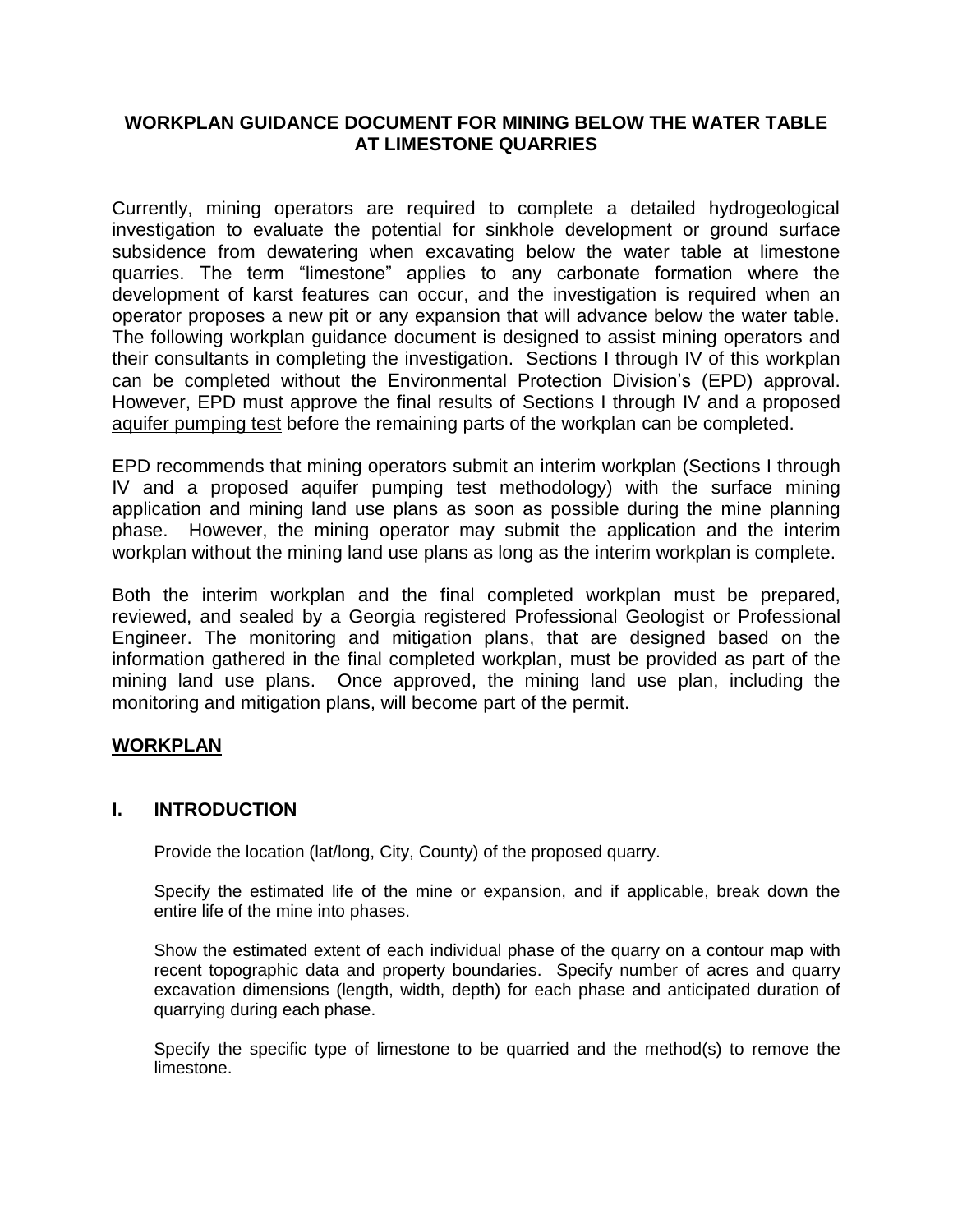# **II. GEOLOGY**

#### A. REGIONAL GEOLOGY (REVIEW OF PUBLICALLY AVAILABLE DATA):

Limit scope of investigation to a physiographic province of Georgia and focus on geologic units impacted by quarry operations (above and below unit to be quarried). Use publically available resources. Cite and reference all sources.

Provide geologic maps and relevant cross sections of regional geology. Identify major formations and units. Identify the types (i.e. oolitic, sparites, etc.) and chemistries (i.e. calcium-rich or magnesium-rich) of any limestone units.

Describe the documented structural and weathering characteristics of units. Highlight any characteristics unique to a unit (karst features, discontinuities, pinnacles, conduit flow, etc.) that may be environmentally sensitive to quarrying and dewatering. Environmental sensitivities include, but are not limited to, subsidence, sinkhole formation, reduction in stream/spring flows, etc.

### B. SITE SPECIFIC GEOLOGY

Provide a detailed map of geologic contacts across the project area using borehole data and detailed geologic mapping, as necessary. The map should include geologic contacts above the unit(s) quarried, and if necessary, below the unit(s) quarried. Provide structure contours of the top and bottom of each unit if they can be reasonably determined from geologic mapping and borehole information.

Describe the lithology structurally, mineralogically, and chemically of each unit identified across the project area. Document any karst features and physical or chemical weather characteristics that may be environmentally sensitive to quarrying or dewatering.

### **III. HYDROGEOLOGY**

#### A. REGIONAL HYDROGEOLOGY (REVIEW OF PUBLICALLY AVAILABLE DATA)

Limit scope of investigation to a physiographic province of Georgia and focus on the aquifer(s) impacted by quarrying operations. This includes units above, within, and below the unit(s) quarried and/or dewatered. Use publically available resources. Cite and reference all sources.

Provide regional geologic maps, identify hydrostratigraphy of the area, and develop regional hydrogeologic cross sections. Provide brief descriptions of regional aquifers. Highlight any known karst aquifers.

Provide meteorological data for the region. Provide potentiometric/water table maps of region showing flow directions, gradients, and average and seasonally high groundwater elevations for each aquifer, if available. Describe groundwater recharge and discharge of the region as it relates to the site. Consider adding hydrologic unit boundaries and their corresponding unit codes.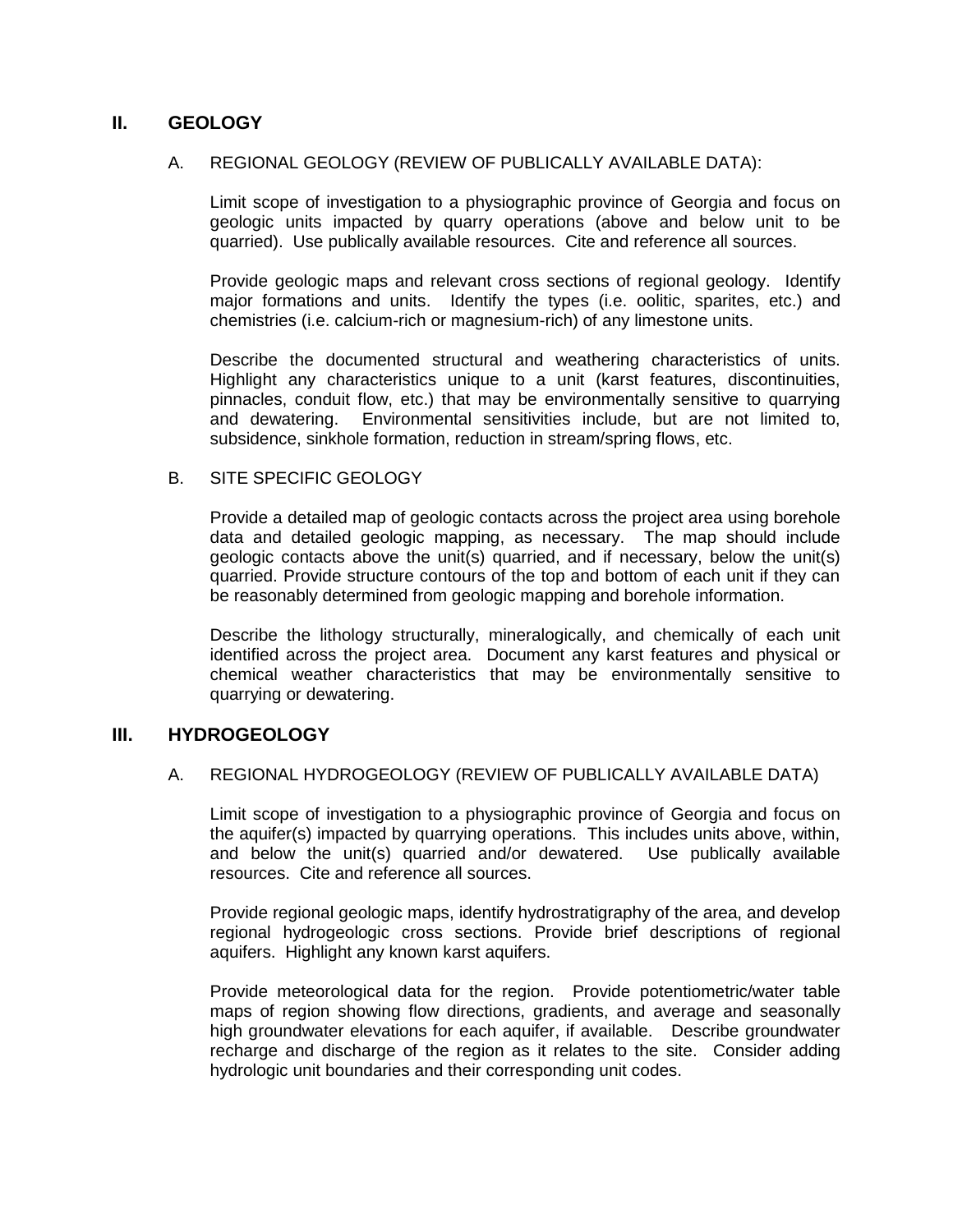Consult EPD Publications HA 18 (Most Significant Ground-Water Recharge Areas of Georgia) and HA 20 (Ground-Water Pollution Susceptibility Map of Georgia) to determine if the study area lies within a significant groundwater recharge area.

### B. SITE-SPECIFIC HYDROLOGY/HYDROGEOLOGY

If an existing quarry, provide a map showing the current horizontal extent of the quarry, existing surface water diversions, and locations of surface water features on the property. Describe current management of storm water and groundwater seepage into the quarry pit. Provide a list of dewatering rates and schedules. Estimate all inflows, outflows, and storages. Describe any groundwater and surface water interactions using water balance equations.

Provide detailed boring logs and well construction diagrams for all installed monitoring wells. EPD highly recommends that each borehole be cored. Boring logs shall include, at a minimum, the following information: description of each lithology including overburden (color, type, minerals, fossils, etc.), rock quality designation (RQD) values, recovery percentage, and the depths and characteristics of lithologic contacts, fractures/conduits/discontinuities, weathered zones or voids, dissolution features, and any water bearing zone(s). Supplemental techniques such as downhole geophysics and flow meters may be used to determine the depths of water bearing zone(s).

*Monitoring wells should extend to a depth that allows for evaluation of the entire vertical extent of the quarry at the quarry's proposed maximum depth, including blast damage at the bottom of the proposed quarry pit. Furthermore, depending on site-specific geology and/or hydrostratigraphy, it may be necessary to extend wells below the bottom of the quarry pit. The mining operator and the operator's consultant should determine the number of monitoring wells necessary to provide an accurate potentiometric surface map across the proposed quarry pit. Likewise, the mining operator and the operator's consultant should determine the optimal type of well construction (i.e. screen or "open hole") for each monitoring well. For sites in which dewatering will affect discrete aquifers (and any potential receptors of each aquifer), EPD would expect to see nested monitoring wells or monitoring wells with multiple screens. For sites in which an "average head" will suffice for analysis, construction of monitoring wells as open-hole wells may provide sufficient information. Do not combine groundwater elevations of different aquifers into a single map (i.e. combining the overburden aquifer with a deep bedrock aquifer) unless there is significant hydraulic communication between aquifers and can essentially be considered a single aquifer.* 

Using data from onsite monitoring wells and any pertinent site-specific data, provide potentiometric surface maps of aquifer(s) above and within the unit(s) to be quarried and dewatered. In some cases, it may be necessary to provide potentiometric surface maps of aquifer(s) below the bottom of the quarry pit. All potentiometric maps should include:

- Potentiometric surface contours
- Groundwater flow directions & any calculated horizontal gradients
- Groundwater/surface water interactions; recharge/discharge areas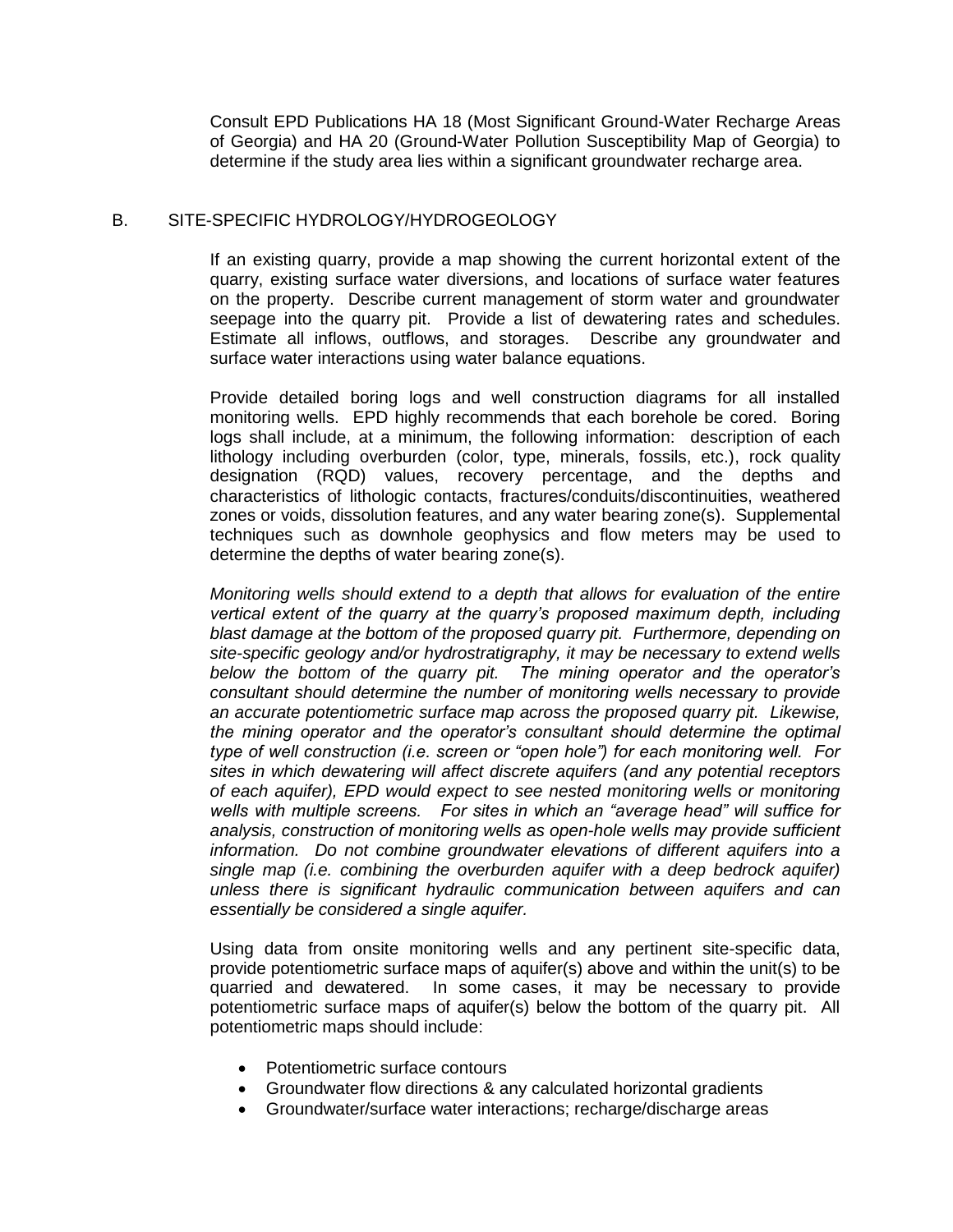- Observed surficial karst features
- Lateral extent of the proposed quarry pit (include extent at each phase, if possible)

Using data from onsite monitoring wells and any pertinent site-specific data, provide a minimum of two cross sections (long axis and short axis of the proposed quarry pit) that include the following:

- Lithologic units and their contacts
- Hydrostratigraphy
- Average and highest potentiometric surface(s) of aquifers above, within, and if necessary, below the bottom of the pit
- Groundwater/surface water interactions; recharge/discharge areas
- Vertical groundwater flow gradients if present
- Karstic features encountered during drilling
- Horizontal and vertical extent of the proposed quarry pit (include extent at each phase, if possible)

Provide a detailed explanation of how the average and highest potentiometric surfaces were determined.

Provide a table summarizing monthly groundwater elevation readings from all onsite monitoring wells. Provide elevations of any onsite surface water features, if measurements are available. Provide any precipitation data collected at the site during the groundwater elevation monitoring period.

Specify if the removal of rock will change groundwater flow and recharge.

Briefly discuss the project area's groundwater recharge susceptibility by evaluating site-specific data and comparing it to information provided in HA-18 and HA-20. Note any supportive observations or discrepancies.

# **IV. ENVIRONMENTAL INVENTORY (LITERATURE AND RECORDS REVIEW)**

Provide on a map and in a table, the location only of the following environmentally sensitive areas within a two-mile radius of the maximum extent of the quarry:

- Public wells, private wells, permitted and non-permitted surface water intakes
- Streams, springs, ponds, lakes, wetlands
- Karst features (caves, natural and man-made sinkholes, subsidence areas)

It is not expected that each environmentally sensitive area be field-verified. Some available resources to complete the survey include:

**National Wetland Mapper**: <http://www.fws.gov/wetlands/data/mapper.HTML> Groundwater Site Inventory: <http://waterdata.usgs.gov/ga/nwis/inventory> **USGS Direct Record Search**: <http://ga.water.usgs.gov/about/inforequest-gw.html> **Private Wells/Public Wells/Surface Water Intakes**: Review of EPD's Underground Storage Tank Corrective Action files, EPD's Hazardous Site Corrective Action Files,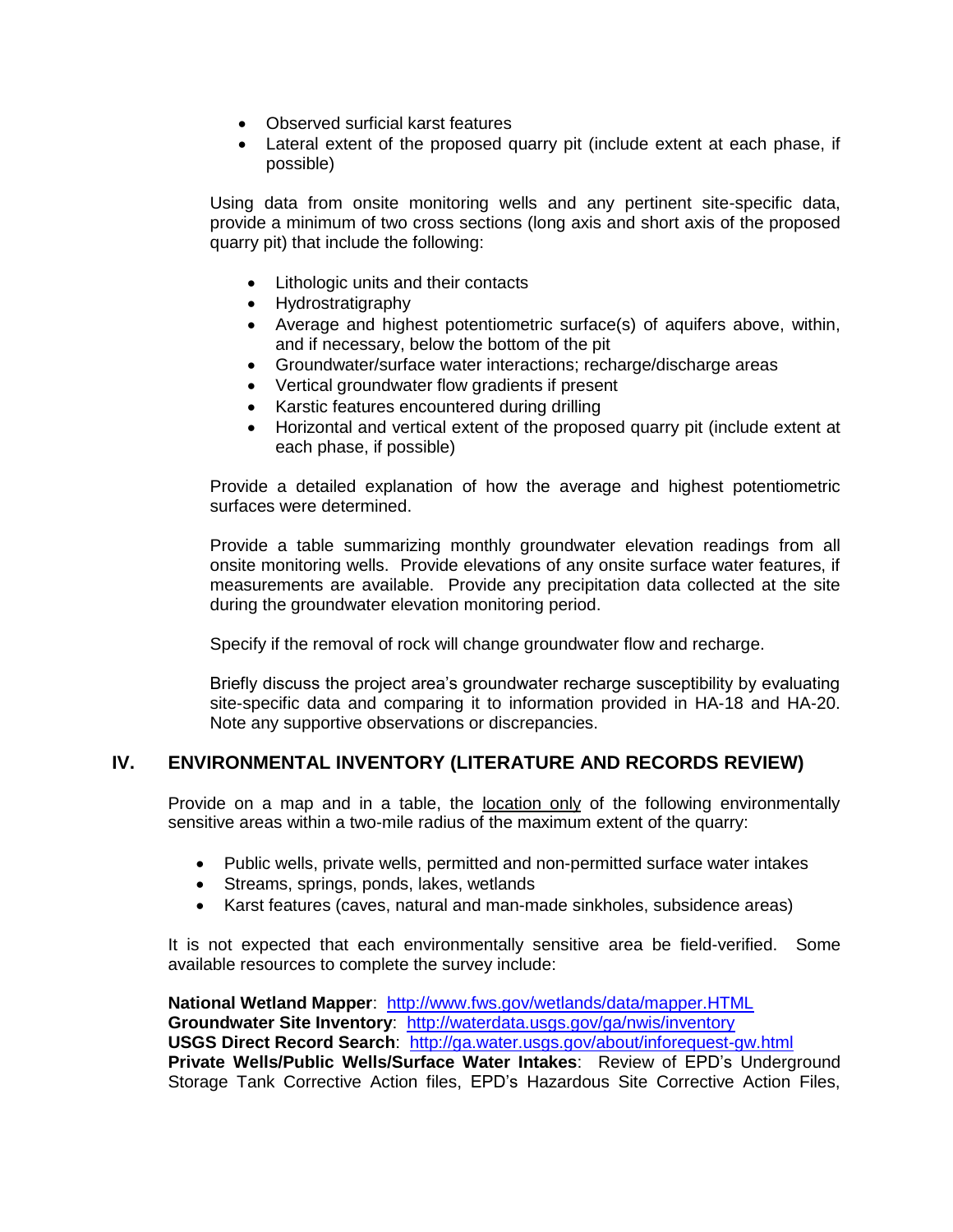EPD's Surface Water Withdrawal Permits, EPD's Groundwater Withdrawal Permits, Local Health Department Records

# **V. AQUIFER PUMPING TEST**

extent and depth.

EPD will typically require an aquifer pumping test as a basis for consideration of a surface mining permit unless previous investigations were conducted within the study area that accurately predicted the zone of influence and can be used to predict how the proposed new pit or pit expansion may affect this zone of influence.

When proposing an aquifer pumping test, describe in detail the methodology including:

- The criteria for selecting the test well and observation wells (RQD, fracture/lineament trace analysis, identification of major water producing fractures/voids/conduits, etc.)
- The type of aquifer pumping test to be performed (EPD recommends constanthead test)
- The duration of the test and subsequent recovery, and how often data will be collected during pumping and recovery
- The publication source of any equations that will be used to predict the zone of influence. Potential publications to consult include: Army TM 5-818-5, Navy NAVFAC-418, Air Force AFM 88-5 (Chapter 6)
- Describe any assumptions and limitations of the method(s) used to calculate the zone of influence
- If using software, note the type of software used, calibration issues, and model sensitivities

**Submit to EPD for review and approval before completing the remainder of the workplan.**

Once the aquifer pumping test is concluded, provide potentiometric surface maps and cross sections showing the predicted zone(s) of influence for aquifer(s) above, within, and if necessary, below the units to be quarried and dewatered. Maps and cross sections should show how dewatering will affect groundwater elevations and the corresponding potentiometric surface, flow directions, groundwater gradients, recharge, discharge of the aquifer(s), and surface water interactions. Maps and cross sections should be provided for each phase of quarry expansion, including the quarry's maximum

*Again, the number of aquifer(s) evaluated is site-specific. Furthermore, the number of phases is site specific. A relatively small expansion may have only one phase whereas a large greenfield site or expansion, may have five or more phases.*

### **VI. ENVIRONMENTAL INVENTORY WITHIN ZONE OF INFUENCE**

Provide a map and table of all environmentally sensitive areas within the predicted zone(s) of influence, even if the zone of influence is greater than two miles. Provide the following information for each sensitive area: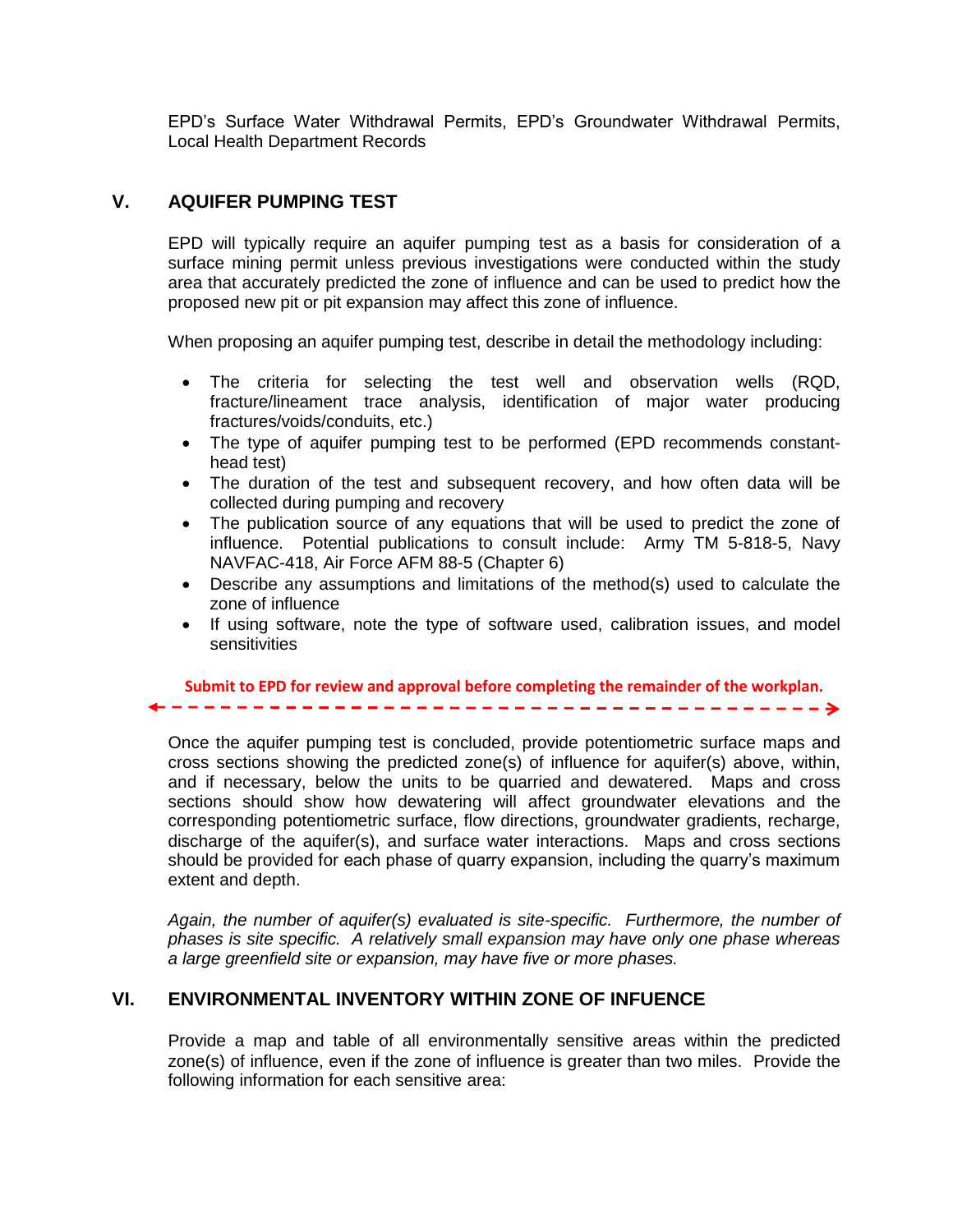- Lakes, ponds, wetlands: Water levels
- Streams: Flows, perennial or ephemeral?, trout stream?, gaining or losing?, field parameters including temperature and turbidity (consider pH and dissolved oxygen)
- Private/public wells: Construction details, producing formations, pumping rates, water uses, turbidity
- Surface water intakes: Intake rates, water uses
- Springs: Flows, temperatures, and turbidity (consider pH and dissolved oxygen)
- Karst Features: Description & location

For each of the following environmentally sensitive areas identified within the zone of influence, briefly describe how dewatering may affect:

- Water levels of lakes, ponds, and wetlands
- Flows, turbidity, and temperature of streams (consider pH and dissolved oxygen)
- Temperature of trout streams and their habitat
- Turbidity and water levels of private and public wells
- Quality and quantity of water at surface water intakes
- Temperature, flows, and turbidity of springs (consider pH and dissolved oxygen)
- Ecologies of wetlands
- The impact on existing karst features and the development of new karst features

## **VII. CONCLUSIONS**

The Professional Geologist (PG) or Professional Engineer (PE), in consultation with the mining operator, should choose one of the following:

- 1. Proposed quarry (or expansion) can proceed below the water table. No environmentally sensitive areas were identified within the zone of influence. Confirmation monitoring is required\*. <Propose a confirmation monitoring program. Annual reporting is required unless a trigger requires immediate notification to EPD>.
- 2. Proposed quarry (or expansion) can proceed below the water. Environmentally sensitive areas were identified within the zone of influence. Confirmation monitoring and monitoring of sensitive areas within zone of influence are required. <Propose both a confirmation monitoring program and a monitoring program for any sensitive areas identified within the zone of influence\*. Annual reporting is required unless a trigger requires immediate notification to EPD.>
- 3. Additional investigation is needed. <Provide a proposal outlining why additional data and analysis are needed, a plan to collect and evaluate that data, and a date in which the report will be submitted to EPD.>
- 4. Proposed quarry (or expansion) should not proceed below the established water table. <The mining operator will continue with the previously approved monitoring program to ensure there is at least a five (5) foot separation between the bottom of the quarry and the highest potentiometric surface or the mining operator will propose a monitoring plan that ensures at least a five (5) foot separation between the bottom of the quarry and the highest potentiometric surface.>